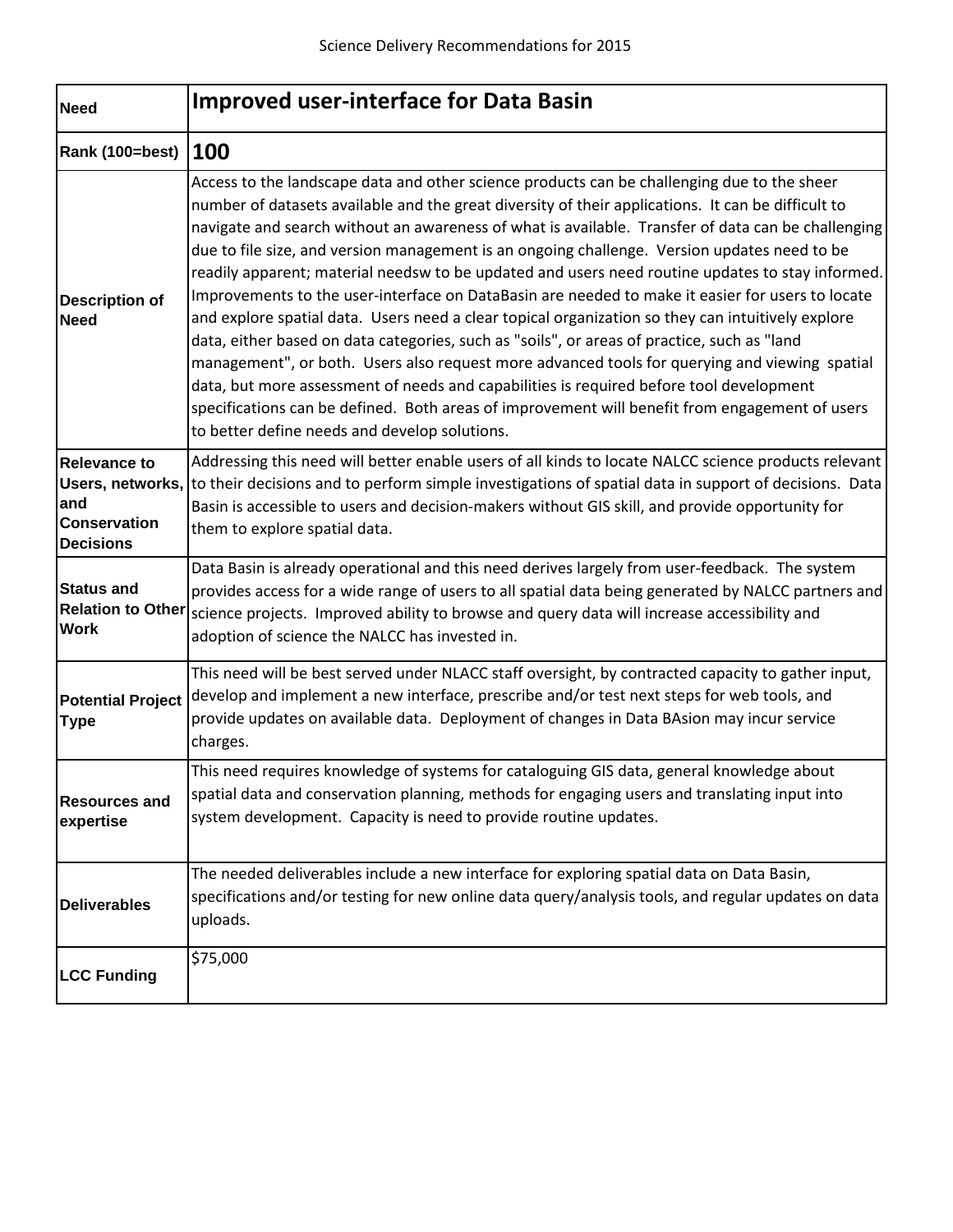| <b>Need</b>                                                                               | Initial knowledge transfer                                                                                                                                                                                                                                                                                                                                                                                                                                                                                                                                                                                                                                                                                                                                                                                                                                                                                                                                                                                                                                                                                                                                                                                                                        |
|-------------------------------------------------------------------------------------------|---------------------------------------------------------------------------------------------------------------------------------------------------------------------------------------------------------------------------------------------------------------------------------------------------------------------------------------------------------------------------------------------------------------------------------------------------------------------------------------------------------------------------------------------------------------------------------------------------------------------------------------------------------------------------------------------------------------------------------------------------------------------------------------------------------------------------------------------------------------------------------------------------------------------------------------------------------------------------------------------------------------------------------------------------------------------------------------------------------------------------------------------------------------------------------------------------------------------------------------------------|
| Rank (100=best)   93                                                                      |                                                                                                                                                                                                                                                                                                                                                                                                                                                                                                                                                                                                                                                                                                                                                                                                                                                                                                                                                                                                                                                                                                                                                                                                                                                   |
| <b>Description of</b><br><b>Need</b>                                                      | LCC staff are often the first and only individuals to learn how to use emerging science<br>products—until the knowledge is transferred to others. LCC staff must train the earliest<br>adopters of science products, including partner GIS staff, LCC grantees, and other technical<br>assistance providers with the intention that some will become formal or informal conduits<br>of science products within their own organizations or partner networks. This frontline of<br>knowledge transfer is challenging because the science products are new and often require<br>development of supplemental materials in order to effectively transfer knowledge.<br>Tranfer involves development of initial training materials and curricula and other quality<br>learning media. This requires development of initial training materials and curricula.<br>Workshops designed for a variety of users is a key mode of initial information transfer;<br>partner networks and GIS experts are priority audiences. Collecting input from partner<br>networks is a critical component of prioritizing information transfer and developing<br>effective learning strategies. Capacity to deliver training workshops is a critical part of this<br>need. |
| <b>Relevance to</b><br>Users, networks,<br>and<br><b>Conservation</b><br><b>Decisions</b> | The development of initial training materials and curricula will provide quality learning media that<br>can be somewhat tailored to the needs and skills of specific groups. Other modes of technical<br>assistance cannot function to transfer the breadth of NALCC science if staff do not have resources<br>to develop and provide training.                                                                                                                                                                                                                                                                                                                                                                                                                                                                                                                                                                                                                                                                                                                                                                                                                                                                                                   |
| <b>Status and</b><br><b>Relation to Other</b><br><b>Work</b>                              | As new projects are finished, NALCC staff are the first to process the new knowledge, beginning<br>with posting it on Data Basin. Next, technical information needs to be drafted or mapped in simple<br>formats, then transferred to quality media and "taught" to users.                                                                                                                                                                                                                                                                                                                                                                                                                                                                                                                                                                                                                                                                                                                                                                                                                                                                                                                                                                        |
| <b>Potential Project</b><br><b>Type</b>                                                   | Contract assistance to support NALCC staff delivering science: writers, graphics, surveys and<br>evaluations, media, facilitation for training, assistance coordinating workshops.                                                                                                                                                                                                                                                                                                                                                                                                                                                                                                                                                                                                                                                                                                                                                                                                                                                                                                                                                                                                                                                                |
| <b>Resources and</b><br>expertise                                                         | Training efforts need the support from diverse educational and creative skill sets to develop<br>training media, training modules, and facilitation to support "train the trainer" events/workshops<br>and on-demand assistance to partners. Training often involves a combination of GIS, ecology, and<br>conservation practice expertise.                                                                                                                                                                                                                                                                                                                                                                                                                                                                                                                                                                                                                                                                                                                                                                                                                                                                                                       |
| <b>Deliverables</b>                                                                       | Deliverables include training media, learning modules, workshops, surveys to assess science<br>adoption and user needs, and ultimately a better-connected networks of users.                                                                                                                                                                                                                                                                                                                                                                                                                                                                                                                                                                                                                                                                                                                                                                                                                                                                                                                                                                                                                                                                      |
| <b>LCC Funding</b>                                                                        | \$150,000                                                                                                                                                                                                                                                                                                                                                                                                                                                                                                                                                                                                                                                                                                                                                                                                                                                                                                                                                                                                                                                                                                                                                                                                                                         |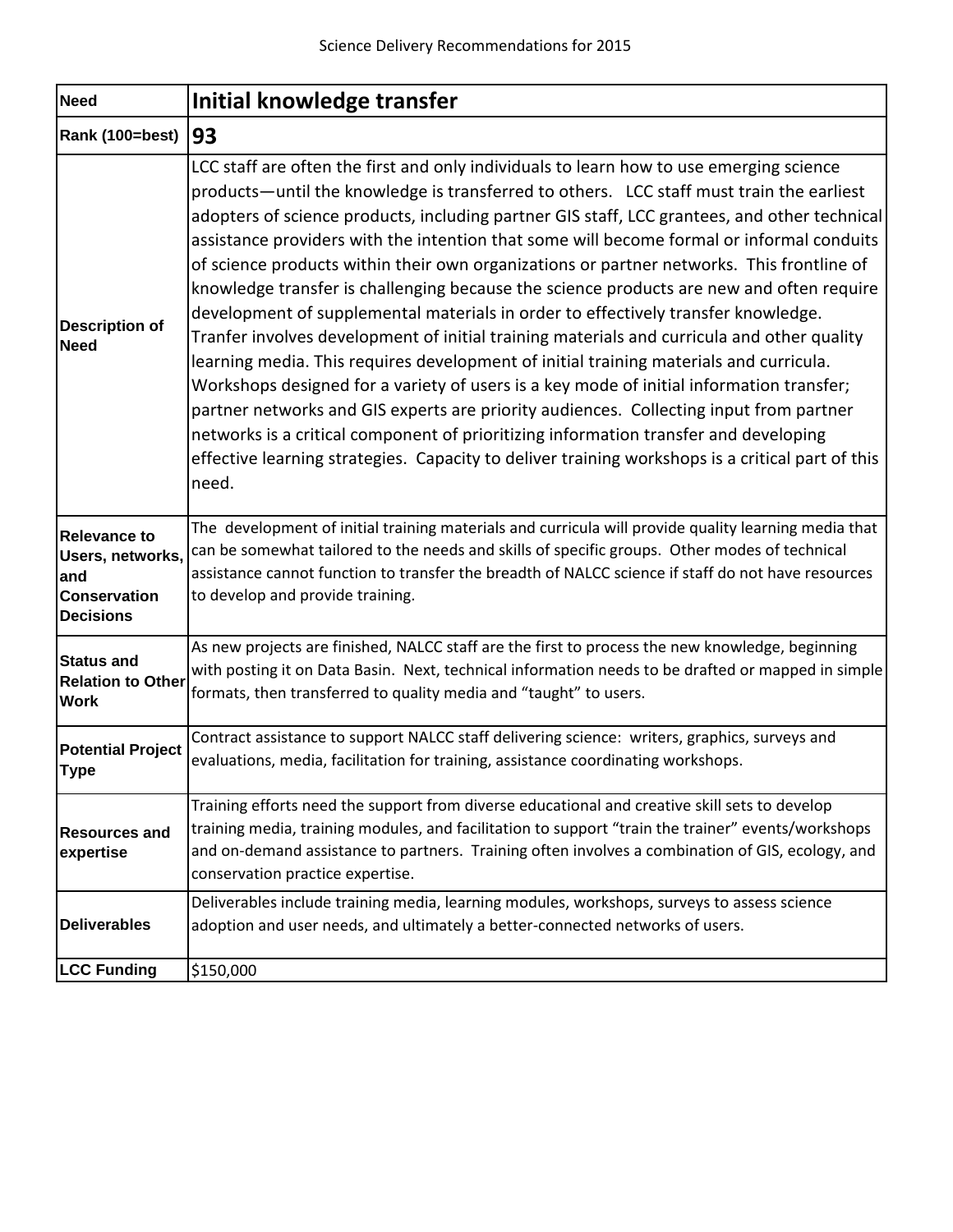| <b>Need</b>                                                                               | <b>Facilitation of multi-scale planning</b>                                                                                                                                                                                                                                                                                                                                                                                                                                                                                                                                                                                                                                                                                                                                                                                                                                                                                                                                                                                                                                                                                                                                        |
|-------------------------------------------------------------------------------------------|------------------------------------------------------------------------------------------------------------------------------------------------------------------------------------------------------------------------------------------------------------------------------------------------------------------------------------------------------------------------------------------------------------------------------------------------------------------------------------------------------------------------------------------------------------------------------------------------------------------------------------------------------------------------------------------------------------------------------------------------------------------------------------------------------------------------------------------------------------------------------------------------------------------------------------------------------------------------------------------------------------------------------------------------------------------------------------------------------------------------------------------------------------------------------------|
| Rank (100=best)                                                                           | 68                                                                                                                                                                                                                                                                                                                                                                                                                                                                                                                                                                                                                                                                                                                                                                                                                                                                                                                                                                                                                                                                                                                                                                                 |
| <b>Description of</b><br><b>Need</b>                                                      | LCC staff are engaged in facilitating, developing, and communicating multi-scale landscape<br>conservation designs that leverage the full spectrum of science investments into<br>prioritized maps depicting networks of connected habitats. The interpretation and<br>application of multi-scale landscape conservation designs will demand increased technical<br>assistance from LCC staff and partners across the Northeast region as products emerge<br>from the Connecticut River Pilot, Regional Conservation Opportunity Areas, and Envision<br>the Susquehanna. Added capacity for technical assistance is needed to support decision<br>processes and follow-up to convey emerging information to potential implementation<br>audiences; specifically, existing extension and land use planning technical assistance<br>providers may benefit from new science. NALCC activity and science must be coordinated<br>with ongoing local activities and distributed through local networks of partners. An<br>indirect benefit is that participation in landscape design decision processes provides hands-<br>on training to develop future technical assistance providers. |
| <b>Relevance to</b><br>Users, networks,<br>and<br><b>Conservation</b><br><b>Decisions</b> | Large watersheds & states need help applying NALCC conservation design tools to ongoing<br>planning across scales. Multiple tools and scales of planning need to be considered by<br>implementers.                                                                                                                                                                                                                                                                                                                                                                                                                                                                                                                                                                                                                                                                                                                                                                                                                                                                                                                                                                                 |
| <b>Status and</b><br><b>Relation to Other</b><br><b>Work</b>                              | Guidance is needed to assist integration of work in CT River, Susquehanna, Chesapeake with<br>RCOAs and SWAPs and vice versa.                                                                                                                                                                                                                                                                                                                                                                                                                                                                                                                                                                                                                                                                                                                                                                                                                                                                                                                                                                                                                                                      |
| <b>Potential Project</b><br><b>Type</b>                                                   | Contract capacity to facilitate delivery of results and lessons across scales. Products need to be<br>integrated with land use/municipal assistance networks, but first coordinated with state and other<br>agencies with jurisdiction in the relevant landscapes.                                                                                                                                                                                                                                                                                                                                                                                                                                                                                                                                                                                                                                                                                                                                                                                                                                                                                                                 |
| <b>Resources and</b><br>expertise                                                         | General experience in implementing conservation is needed, ideally xperience with landuse<br>planning, applied conservation planning, and stakeholder or commuity engagement. These skills<br>need to be supported with strong science and awareness of NALCC data.                                                                                                                                                                                                                                                                                                                                                                                                                                                                                                                                                                                                                                                                                                                                                                                                                                                                                                                |
| <b>Deliverables</b>                                                                       | The primary deliverable is engagement with conservation practitioners who actually use<br>conservation design to inform strategies for engaging people in priority landscapes. Feedback<br>from practitioners and stakeholders will benefit future conservation design efforts.                                                                                                                                                                                                                                                                                                                                                                                                                                                                                                                                                                                                                                                                                                                                                                                                                                                                                                    |
| <b>LCC Funding</b>                                                                        | \$50,000                                                                                                                                                                                                                                                                                                                                                                                                                                                                                                                                                                                                                                                                                                                                                                                                                                                                                                                                                                                                                                                                                                                                                                           |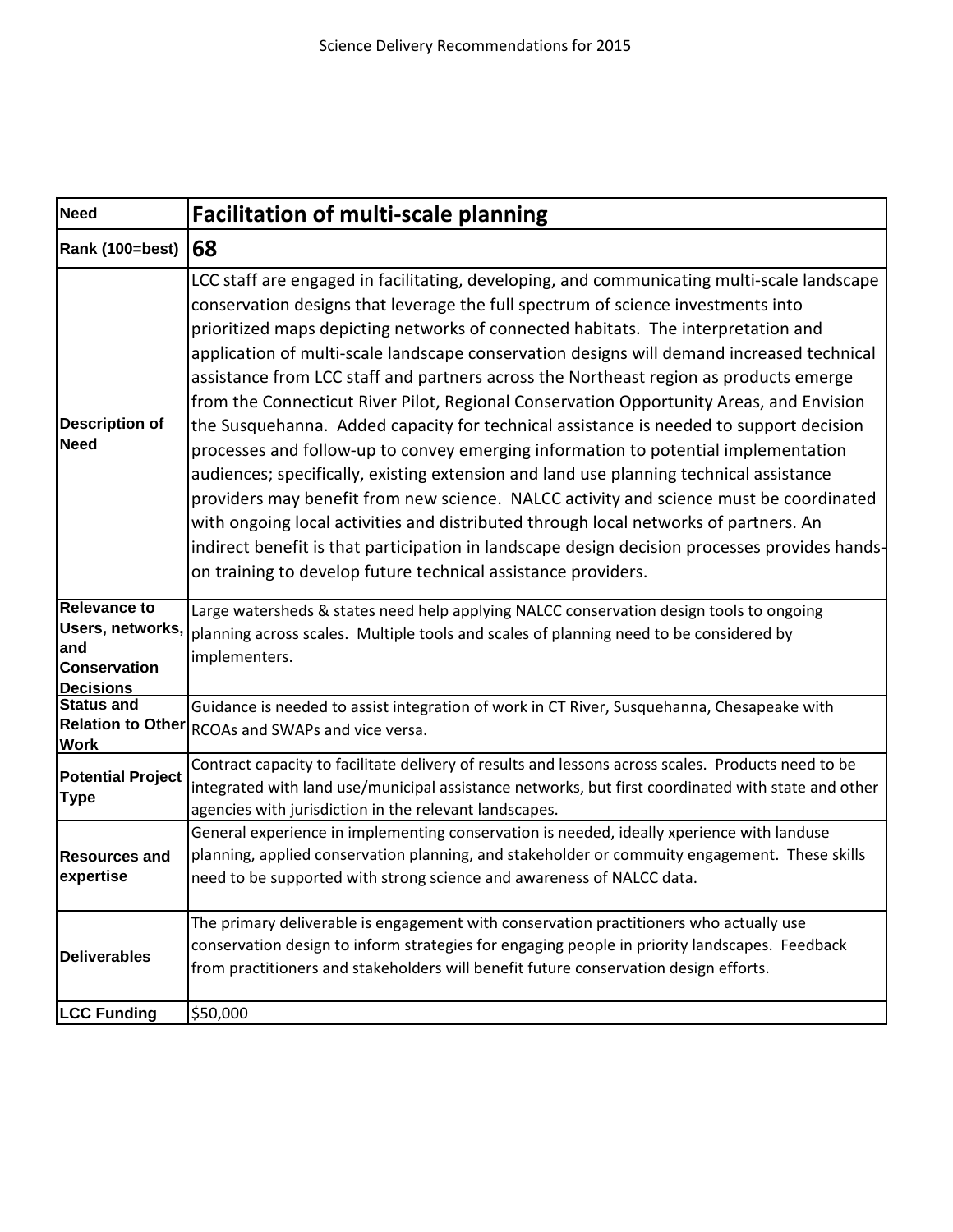| <b>Need</b>                                                  | Focused science applications for terrestrial/aquatic/coastal                                                                                                                                                                                                                                                                                                                                                                                                                                                                                                                                                                                                                                                                                                                                                                                                                                                                                                                                                                                                                                                                                                                                                                                                                                                                                                                                                        |
|--------------------------------------------------------------|---------------------------------------------------------------------------------------------------------------------------------------------------------------------------------------------------------------------------------------------------------------------------------------------------------------------------------------------------------------------------------------------------------------------------------------------------------------------------------------------------------------------------------------------------------------------------------------------------------------------------------------------------------------------------------------------------------------------------------------------------------------------------------------------------------------------------------------------------------------------------------------------------------------------------------------------------------------------------------------------------------------------------------------------------------------------------------------------------------------------------------------------------------------------------------------------------------------------------------------------------------------------------------------------------------------------------------------------------------------------------------------------------------------------|
|                                                              | systems                                                                                                                                                                                                                                                                                                                                                                                                                                                                                                                                                                                                                                                                                                                                                                                                                                                                                                                                                                                                                                                                                                                                                                                                                                                                                                                                                                                                             |
| Rank (100=best) 81/63/31                                     |                                                                                                                                                                                                                                                                                                                                                                                                                                                                                                                                                                                                                                                                                                                                                                                                                                                                                                                                                                                                                                                                                                                                                                                                                                                                                                                                                                                                                     |
| <b>Description of</b><br><b>Need</b>                         | Demonstrating specific applications of science is a powerful way to show the overall utility<br>of landscape science investments. It is also a way to immediately improve conservation<br>performance for high priority decisions that are meaningful for specific user groups. Both<br>of these aspects adoption of science through specific applications. NALCC science is<br>available now for specific applications, but applications need to be supported with training<br>for the target audience of users. Specific data and applications must be prioritized within<br>areas of practice.                                                                                                                                                                                                                                                                                                                                                                                                                                                                                                                                                                                                                                                                                                                                                                                                                   |
| <b>Relevance to</b><br>and<br><b>Conservation</b>            | Results from science investments need further work to be applied to specific problems relevant to<br>Users, networks, specific decisions. The scope of need varies widley across groups, ranging from data-processing<br>and tool development, to user engagement, partnership development, and training.                                                                                                                                                                                                                                                                                                                                                                                                                                                                                                                                                                                                                                                                                                                                                                                                                                                                                                                                                                                                                                                                                                           |
| <b>Decisions</b>                                             |                                                                                                                                                                                                                                                                                                                                                                                                                                                                                                                                                                                                                                                                                                                                                                                                                                                                                                                                                                                                                                                                                                                                                                                                                                                                                                                                                                                                                     |
| <b>Status and</b><br><b>Relation to Other</b><br><b>Work</b> | Terrestrial datasets such as Ecological Systems Maps, wetland complexes, connectivity models,<br>representative species models, and Index of Ecological Integrity have many applications to inform<br>specific land protection and restoration needs. Applications could include identification of optimal<br>sites to restore agricultural lands to wetland or forest, evaluating management options on<br>conserved land, and identifying priorities for restoring connectivity in fragmented landscapes.<br>Aquatic connectivity and fish passage data are currently available to help triage road crossings for<br>culvert replacement or plan other forms of restoration for in-stream connectivity. Water<br>temperature modeling, brook trout data, fish migrations, lake and pond classification, and riparian<br>indices are available to help prioritize protection and restoration of aquatic buffers. Includes<br>workshops to deliver applications. For coastal systems, sea level rise models are available to plan<br>coastal adaptation strategies, such as marsh migration and triage for road crossings and culverts,<br>but guidance is needed to apply the right models in the right places. Other coastal data, including<br>wildlife habitats, seabirds, anadromous fish, and piping plover may benefit adaptation planning,<br>especially when considered in conjunction with SLR scenarios. |
| <b>Type</b>                                                  | Grant RFP will identify specific datasets, products, and decisions within terrestrial/aquatic/coastal<br>Potential Project   systems and request development and/or training on applications for users.                                                                                                                                                                                                                                                                                                                                                                                                                                                                                                                                                                                                                                                                                                                                                                                                                                                                                                                                                                                                                                                                                                                                                                                                             |
| <b>Resources and</b><br>expertise                            | Landscape data and other science products require specialized interpretation, querying, and other<br>processing to inform very specific management decisions—these steps require expert knowledge<br>of both science and management, but these skills must transfer to training others.                                                                                                                                                                                                                                                                                                                                                                                                                                                                                                                                                                                                                                                                                                                                                                                                                                                                                                                                                                                                                                                                                                                             |
| <b>Deliverables</b>                                          | Demonstration of applications is not enough, specific tools, translated data, and stepwise training<br>and guidance are needed to help managers effectively apply science products. Development of<br>applications will require engaging relevant networks of practitioners and gathering input, then<br>teaching the user how to implement the application.                                                                                                                                                                                                                                                                                                                                                                                                                                                                                                                                                                                                                                                                                                                                                                                                                                                                                                                                                                                                                                                        |
| <b>LCC Funding</b>                                           | \$100,000                                                                                                                                                                                                                                                                                                                                                                                                                                                                                                                                                                                                                                                                                                                                                                                                                                                                                                                                                                                                                                                                                                                                                                                                                                                                                                                                                                                                           |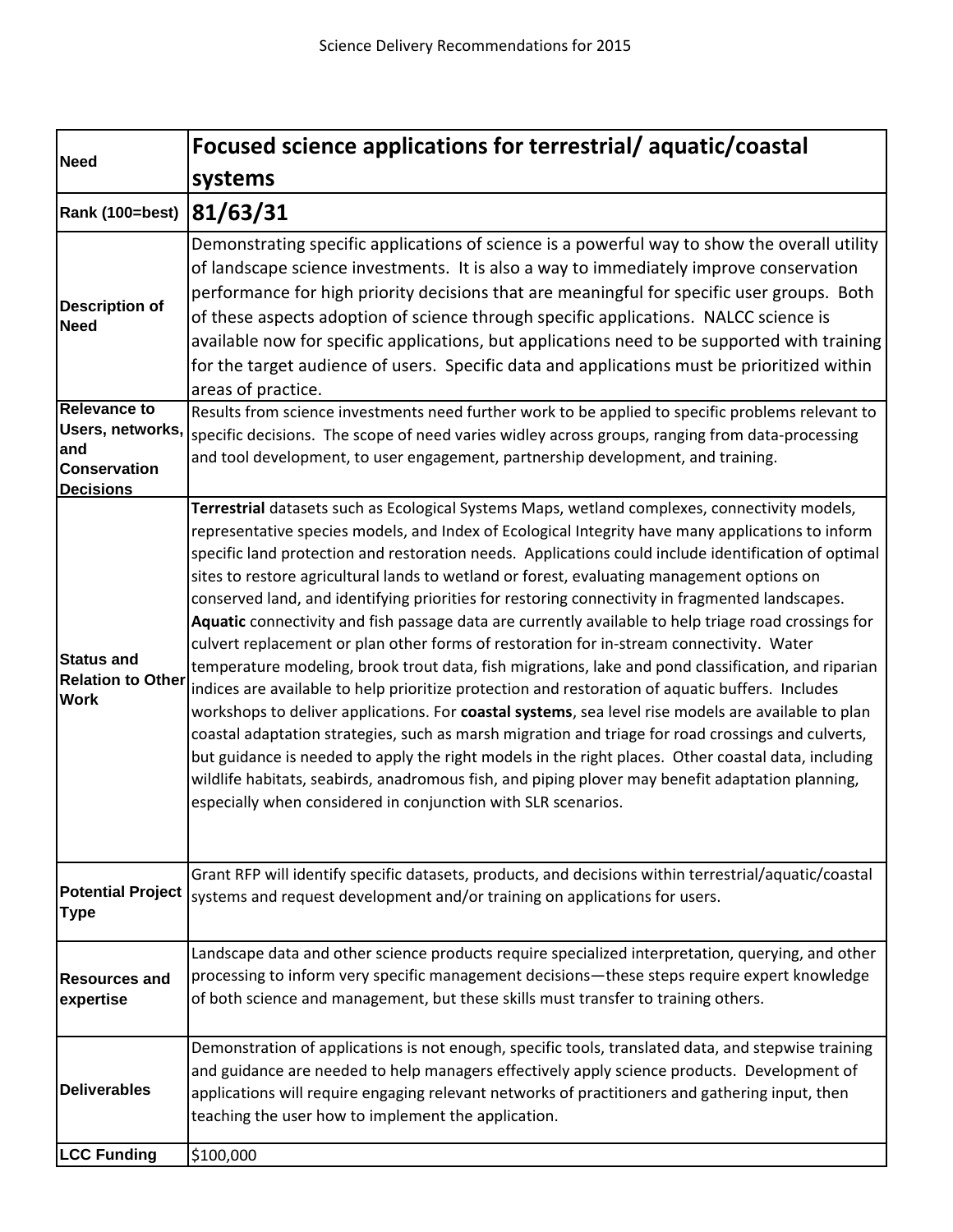| <b>Need</b>                                                                               | <b>Technical assistance provider grants</b>                                                                                                                                                                                                                                                                                                                                                                                    |
|-------------------------------------------------------------------------------------------|--------------------------------------------------------------------------------------------------------------------------------------------------------------------------------------------------------------------------------------------------------------------------------------------------------------------------------------------------------------------------------------------------------------------------------|
| Rank (100=best)                                                                           | 47                                                                                                                                                                                                                                                                                                                                                                                                                             |
| <b>Description of</b><br><b>Need</b>                                                      | In accompaniment to the development of initial training materials and curricula under<br>"Initial Knowledge Transfer", incentives are needed to develop skills in a cohort of<br>technical assistance providers in partner organizations. New capacity will need funding to<br>travel to and participate in training, develop new technical skills, and engage in strategic<br>and on-demand delivery of technical assistance. |
| <b>Relevance to</b><br>Users, networks,<br>and<br><b>Conservation</b><br><b>Decisions</b> | Technical assistance needs to be multiplied beyond staff in order to reach decision-makers.                                                                                                                                                                                                                                                                                                                                    |
| <b>Status and</b><br><b>Relation to Other</b><br><b>Work</b>                              | Providers need training, support, and media from NALCC staff, but data and landscape designs are<br>ready for dissemination now.                                                                                                                                                                                                                                                                                               |
| <b>Potential Project</b><br><b>Type</b>                                                   | Contract staff or provide small grants to partner organizations to build lasting "on demand"<br>technical assistance capacity.                                                                                                                                                                                                                                                                                                 |
| <b>Resources and</b><br>expertise                                                         | Prooviders need strong conservation planning skills, GIS skills, and experience providing training<br>and hosting workshops.                                                                                                                                                                                                                                                                                                   |
| <b>Deliverables</b>                                                                       | The deliverable for providers is "on-demand" technical assistance events and coordinated<br>workshops                                                                                                                                                                                                                                                                                                                          |
| <b>LCC Funding</b>                                                                        | \$100,000                                                                                                                                                                                                                                                                                                                                                                                                                      |